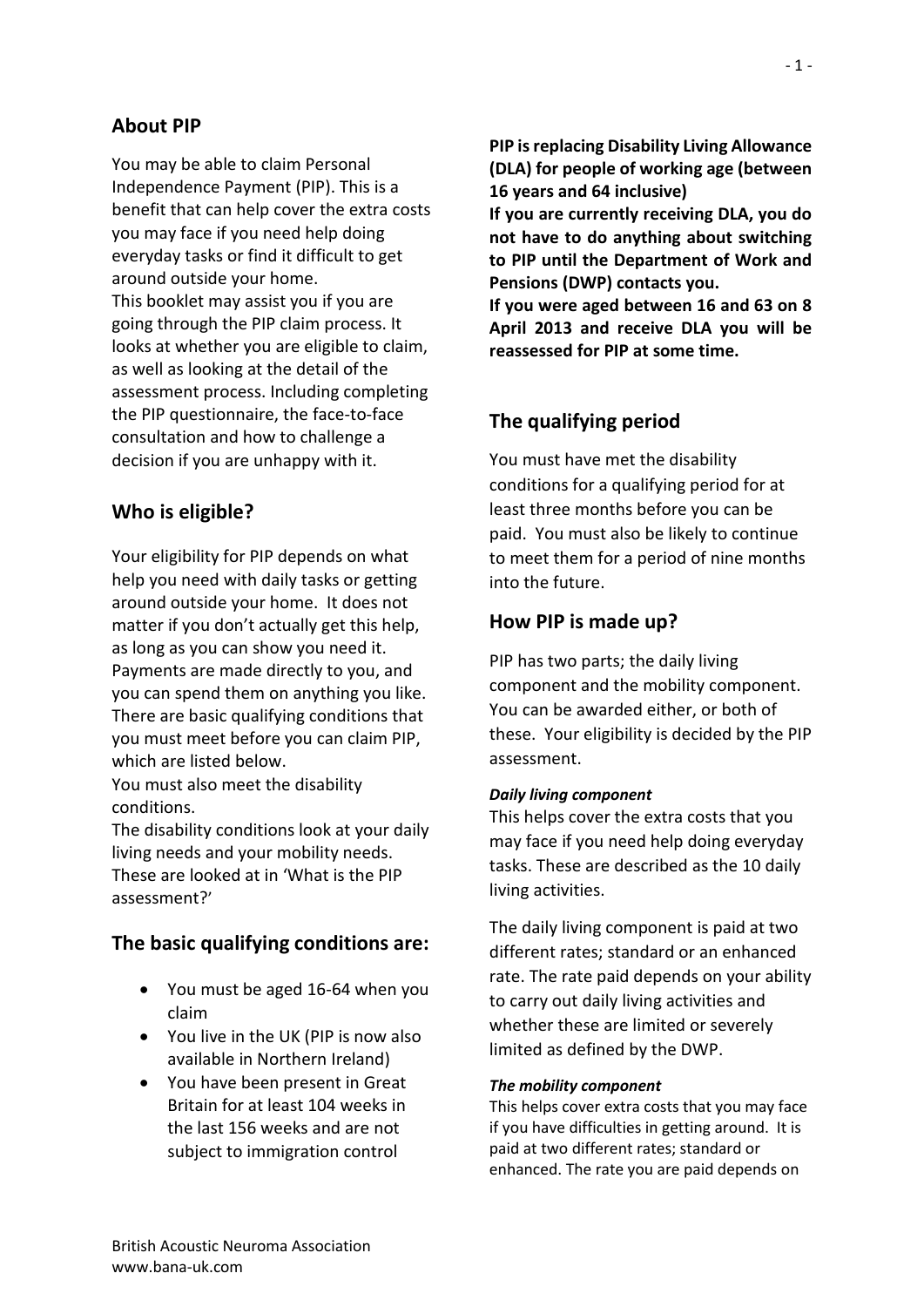whether your ability to carry out mobility activities is limited or severely limited.

# **What is the PIP assessment?**

This is a points based assessment, which means you score points depending on how you perform different activities. There are 10 activities relating to your daily living needs and two activities relating to your mobility.

The number of points your score will determine whether or not you are entitled to either component of PIP and, if you are, at which rate.

### *The 10 daily living activities*

Your ability to carry out daily living activities is assessed by focusing on 10 types of activity which are:

- 1. Preparing food
- 2. Taking nutrition
- 3. Managing therapy or monitoring a health condition
- 4. Washing and bathing
- 5. Managing toilet needs or incontinence
- 6. Dressing and undressing
- 7. Communicating verbally
- 8. Reading and understanding signs, symbols and words
- 9. Engaging with other people face to face
- 10. Making budgeting decisions

### *The 2 mobility activities*

Your ability to carry out mobility activities is assessed by focusing on 2 types of activity

- 1. Planning and following journeys
- 2. Moving around

# **How much can I get?**

Each component of PIP has two rates, standard and enhanced. These will change each year. For current rates call the PIP helpline on 0345 850 3322, textphone 0345 601 6677 or visit [www.gov.uk](http://www.gov.uk/)

# **What happens if I go into hospital?**

Payments of PIP will stop after 28 days in hospital. There is a 28-day linking rule which means that different periods spent in hospital separated by 28 days or less are treated as one period. You count days in hospital from the day after you are admitted to the day before you go home. The day you go in and the day you leave do not count as days in hospital.

# **Keep a diary**

Because any condition can fluctuate, it can be difficult to know how to answer some of the questions in the assessment, so it may help you to record how your symptoms affect you from day to day. The easiest way to do this is to keep a diary for at least a week before you start to complete the form. A diary example is at the back of this booklet that may help.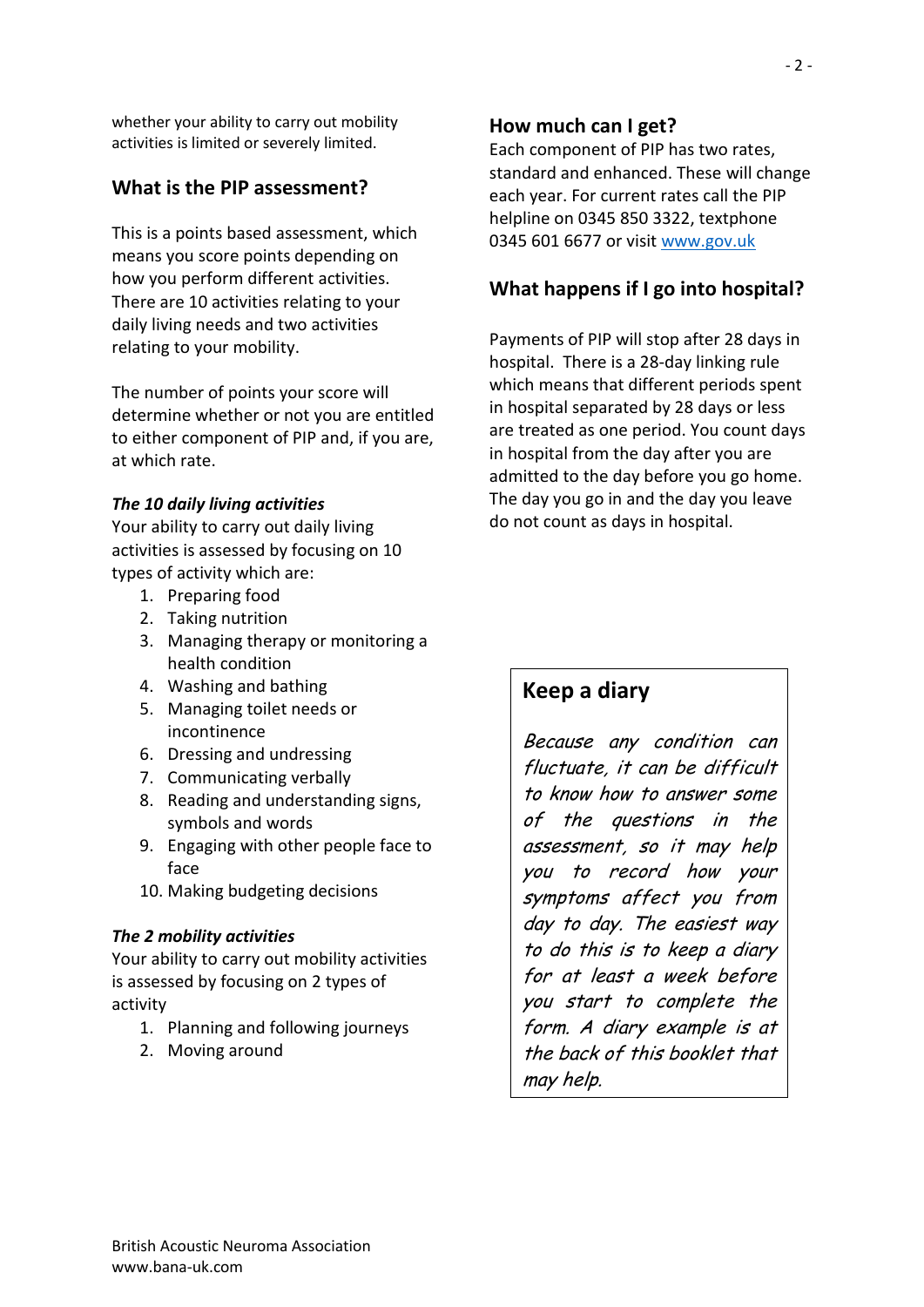# **Applying for PIP**

### *How to start your claim?*

You start your PIP claim by calling 0800 9172222 (textphone 0800 9177777) During the phone call, if you are receiving DLA and want this evidence to be looked at you can ask for this to be included in your claim for PIP. The lines are open between 8am and 6pm Monday to Friday and calls are free on landlines and most mobiles.

Someone else can make this call on your behalf but you need to be with them when they do so.

This call is to take basic information about you to make sure you qualify to claim. You will not be asked for any detailed information about your condition at this stage. But you will be asked general questions about how your condition affects you to see if you need support throughout the claims process. You will also be asked for information including:

- Personal and contact details and NI number
- If you are in hospital, a hospice or a care home or have been in one of these over the last four weeks.
- Which of the health care professionals supporting you is the best to contact about your condition.
- Details of your bank or building society (for payment purposes)
- Whether you find it difficult to return forms, for instance because you have memory problems.

It will help you to have this information ready when you make the call. It may also help to have somebody with you while you have this conversation in case it is hard to remember what you have said, or what you have been asked. This person

can also help you to think about the questions and give a considered answer.

The information you give should allow the DWP to decide whether or not you met the basic qualifying conditions for PIP.

At the end of the call, the DWP agent will read you a declaration and ask you to agree to it. This will confirm the information you have given is true and accurate.

### *Paper Claims*

You can write to the DWP and ask for a paper claim form to send the information by post, but this can delay your claim.

### *What happens next*

If it is clear from the initial claim information that you do not satisfy the basic qualifying conditions for PIP, the DWP will send you a letter telling you why you are not eligible. If you do satisfy the basic qualifying conditions, they will send you the 'How your disability affects you' form to complete.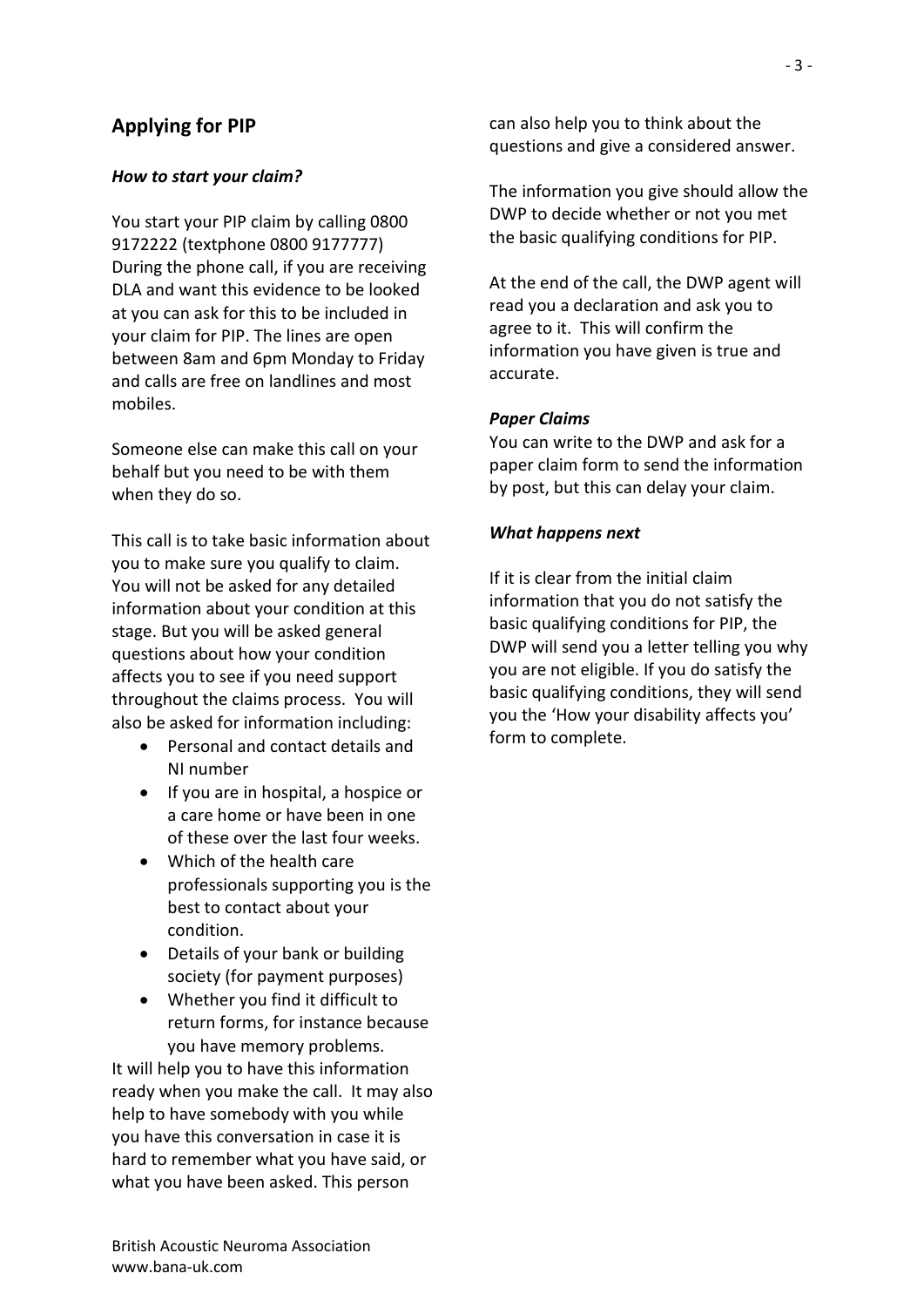# **Guide to completing the 'How your disability affects you' form**

To claim PIP, you will need to complete this form. This will be sent to you in a pack along with an information booklet that discusses each section of the form in detail.

When completing the form, you may wish to make notes before committing yourself to pen. You can ask a family member, friend or support worker to help you. There may also be local organisations or branches of organisations that can assist you.

The form gives you the chance to describe how your condition affects your daily life, so on the positive side it means your opinion is extremely important. On the negative side, the form is long and often asks very personal questions. Completing the form can feel like a negative thing to do. The bulk of it is given over to questions relating to the points based PIP assessment. **You score points for what you cannot do, not for what you can.**

It is important to be clear about the difficulties you experience, so you are assessed accurately. Give yourself plenty of time to complete the form and you do not have to do it all in one sitting.

### *Home visit*

The DWP visiting team can visit you at home to complete the form for you, but only if you cannot attend the office, or use their online services or phone helpline and you have no one who can do it for you. Contact them using the phone number on the letter that comes with the form.

### *What does 'supporting evidence' mean?*

To support your claim, you can send the DWP **photocopies** of any documents that show how your condition is affecting you. This could be a letter from a specialist nurse, an occupational therapist, audiologist, a diary or a care plan from your social worker.

## **The DWP stress that you should only ever send in photocopies of evidence you already have.**

## *How long do I have to complete the form?*

You have one month to return the 'How your disability affects you' form from the date it was sent to you. If you do not return the form within the month without a good reason, your claim will be turned down and you will have to start again.

If you cannot return the form within one month, contact the DWP to explain. They can extend the one-month limit if there is good reason to do so.

### *How do I complete the 'How your disability affects you' form?*

It will be useful to check you have all the information you need before you begin filling out the form. Such as the names of the health and social care professionals involved in your care, the diary you have been keeping and a list of all medications you are taking.

The first two questions ask for details of professionals involved in your care, and about your disability or condition. If you list more than one professional, make it clear which one you would most like the DWP to contact. Also let the professional know you have listed them, so they are not surprised if the DWP get in touch.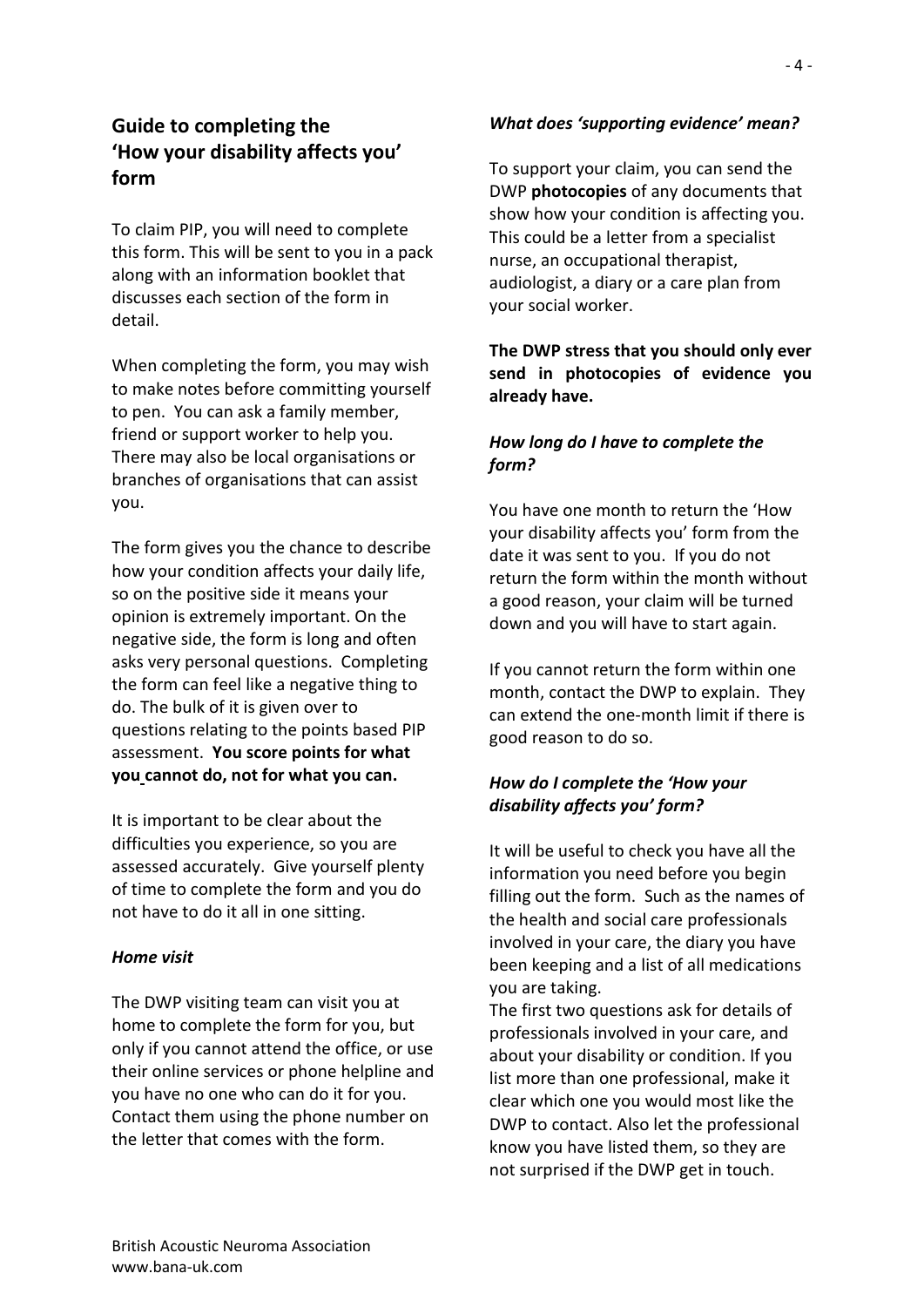Questions 3 to 14 all follow a similar format. The activity headings, the descriptors to each one, are listed in the PIP assessment scores'.

#### *The tick boxes*

Each question begins by asking if you need an aid or appliance to complete the activity. If you do, you will usually be awarded at least two points under that activity.

You will then be asked if you need help from someone to do that activity. If you do need help, you will be awarded between two and eight points, depending on the activity concerned and what help you need. This may range from just needing supervision or prompting, to needing physical assistance.

In each case you are offered one of three boxes to tick 'yes'. 'no', or 'sometimes'.

You should tick the 'yes' box if the descriptors apply to you for more the 50% of the time. Less than 50% tick sometimes or no if it does not apply to you at all.

#### *The extra information box*

This is the part where you can tell the DWP exactly how your disability or condition affects your ability to manage each activity. Use this space to write as much as you can about how you are affected to carry out the activity.

Examples are provided above the extra information box and in the information booklet that comes with the form.

You can use the descriptors listed in the PIP assessment scores to decide which descriptor applies to you and why. In each case, you need to consider whether or not you can do the activity safely, to an acceptable standard, repeatedly and in a reasonable time period.

### *My condition varies from day to day, which descriptor should I choose?*

If more than one of the descriptors apply to you for over 50% of the time, say this in the 'extra information' box. The DWP will award the points for whichever of the descriptors scores highest. If you are not sure which applies to you, keeping a diary may help you to choose the correct one.

#### *Questions in detail*

Questions 1 and 2 have been spoken about on earlier pages. Some of the following may not apply to you.

#### **Question 3: Preparing food (activity 1)**

This has a focus on the ability to prepare and cook a simple one course meal for one person from fresh ingredients. Including your ability to:

- Prepare the food, such as chopping and peeling vegetables,
- Cook the food, which includes using a hob or microwave. It does not include difficulties you may have in bending down to use an oven.

If you need to buy pre-chopped vegetables say so. Balance problems, poor coordination or blurred or double vision could make it dangerous to you to use hot pans. List any incidents that have happened. Have you cut or burnt yourself?

If you have difficulties with your memory or concentration, you may have problems in planning meals, checking ingredients or timing the cooking.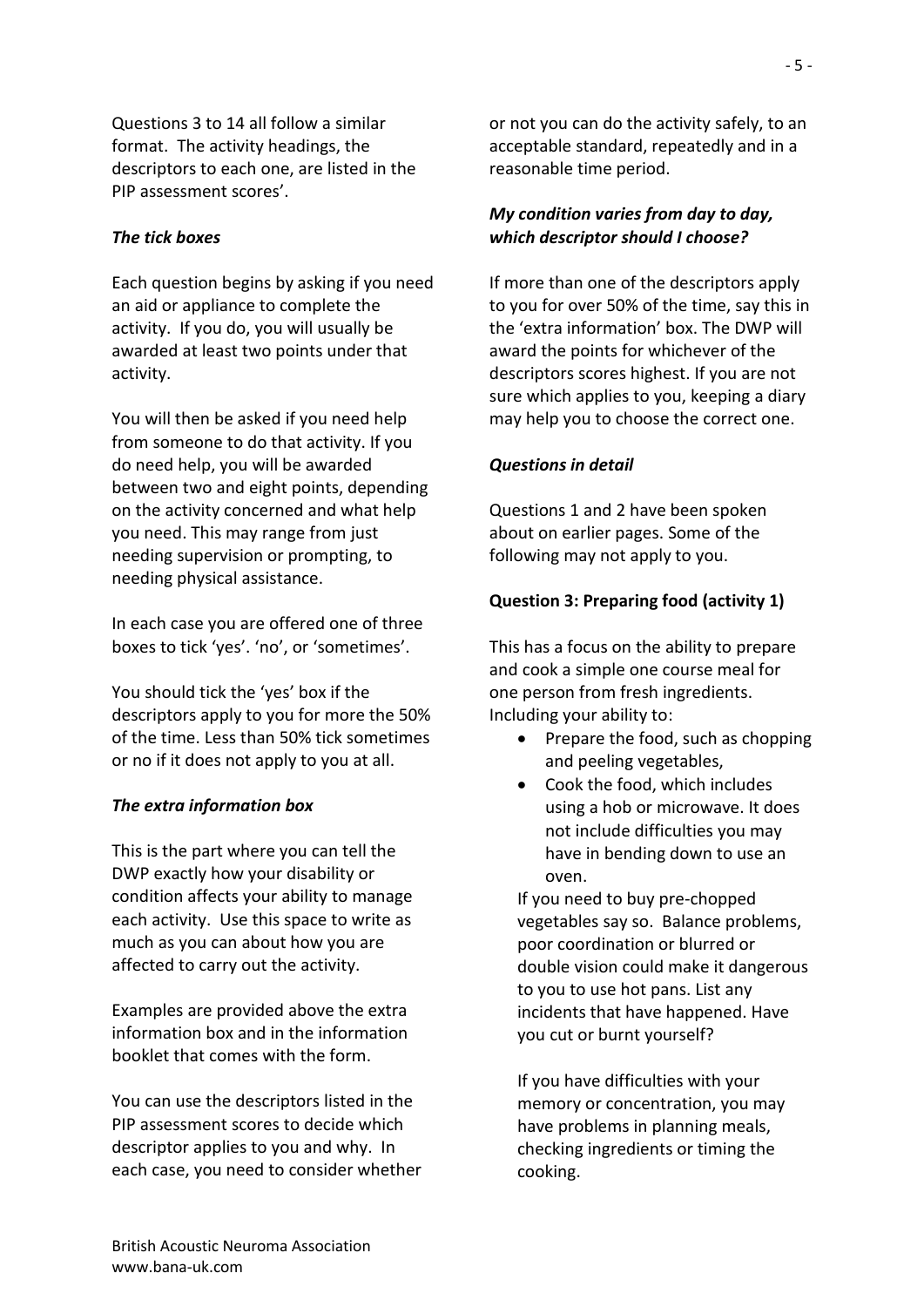## *Question 4 Eating and drinking (Activity 2)*

This activity is called 'Taking nutrition' in the PIP assessment scores. Write about poor dexterity or managing hot drinks safely. Or difficulty swallowing due to palsy. Do you tend to spill food or drinks, let them know if you need help to clean up afterwards? If you need drinks or food to be specially prepared, say so.

## *Question 5 Managing treatments (Activity 3)*

This activity is called 'Managing therapy or monitoring a health condition' in the PIP assessment scores. It focuses on the support you need from another person to manage your medication or therapy or monitor your health condition. It also looks at the amount of time that you need such support. Explain if there are side effects from medication, and if you need help because of this.

Write down if you have been advised to do physiotherapy or exercises at home and if you need help to do them. Check PIP assessment scores for example if you need such help for more than 7 hours but no more than 14 hours a week you will receive six points.

# *Question 6 Washing and bathing (Activity 4)*

Write down any aids of adaptations that you use to wash or bathe. This could include shower sear of bath rail. If you have fallen getting in or out of the bath by yourself.

# *Fatigue*

*Fatigue could be a symptom that affects you more than any other. If so you must write it down. You might be able to carry out an activity but it takes a great deal of time to do so. You may have to take several rests or give up the attempt until you have found more energy. Or the activity may leave you so fatigued you are unable to do anything else for some time. Write it down if any of this applies to you*

# *Question 7 Managing toilet needs (Activity 5)*

This is called 'Managing toilet needs or incontinence' This is a difficult one because the questions are of such a personal nature. Try to put down as much information as you can. The forms are treated with strict confidentiality.

Mention any difficulties you have using the toilet including sitting down and getting up particularly if your balance is affected. Adjusting your clothing and washing afterwards.

# *Question 8 Dressing and undressing (Activity 6)*

This looks at your ability to select, put on and take off un-adapted clothing and putting on socks and shoes. Do you have blurred vision or does fatigue and balance issues mean it is difficult to dress and do you need assistance. Are there times when you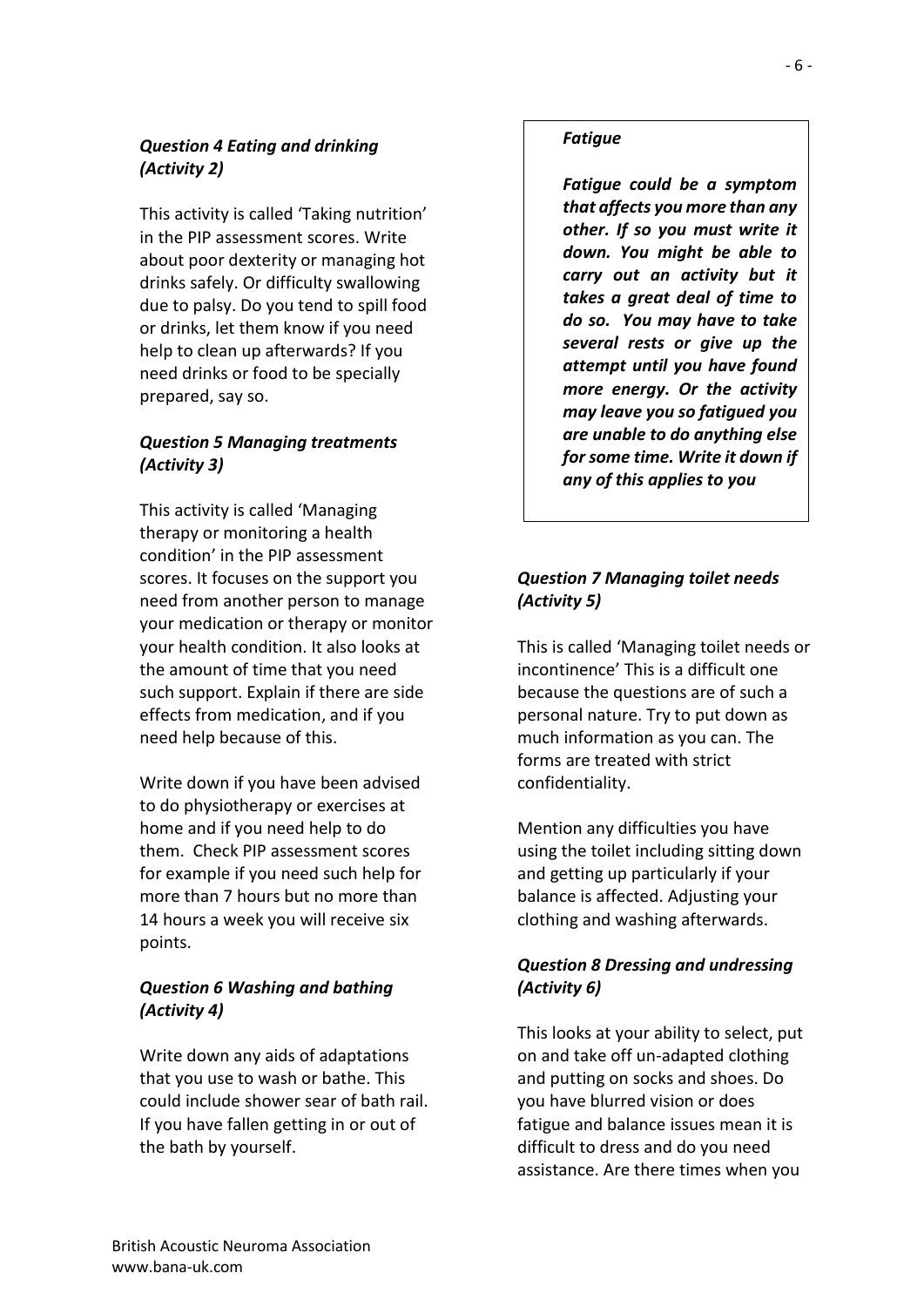don't dress because there is no one to help you.

# *Question 9 Communicating (Activity7)*

This is called 'Communicating verbally' Is your speech slurred or slow because of palsy or other reasons? List examples where you might need help either understanding or being understood. This could include dealing with visitors to your door, phone calls or communicating in shops, on buses or in taxis.

## *Question 10 Reading (Activity 8)*

This is called 'Reading and understanding signs, symbols and words. If you have blurred or double vision list examples where you need someone to read things to you. These could include sell by dates of food, reading post, a newspaper of tv listings. If you use a magnifier or magnifying glass let them know.

# *Question 11 Mixing with other people (Activity 9)*

This activity is called 'Engaging with other people face to face) It considers your ability to engage socially. Any inability you have to engage socially must result from your condition. If you cannot deal with strangers, write it down. If you avoid mixing with other people because you have no one to help you, write it down. How would you feel mixing with others without any support? Write down how you would feel; would you get panicky or angry or do you have difficulty understanding the way people behave towards you?

## *Question 12 Making decisions about money (Activity 10)*

This activity is called 'Making budgeting decisions' in the PIP assessment scores. It could be that you have problems when buying a few items from your local shop. If doing this is not a problem what about more complex budgeting decisions such as working out a household budget for a month or sorting out a bill, write it down, tell them if you can do most of the job but would still need some support to finish it properly.

## **The mobility Component**

The next two questions relate to the activity headings of the mobility component.

## *Question 13 Going out (Activity 1)*

This activity is called 'Planning and following journeys' It assesses your ability to work out and follow a route safely and reliably, which might be affected by your mental health or symptoms that affect your memory and thinking.

If you have difficulties with your memory or concentration, you may find it very difficult to plan the route of a journey or to follow a route without another person. If your vison is compromised or your balance and fatigue is affecting you, you may need to be accompanied by another person particularly on an unfamiliar journey. Write down if you need to have someone else with you to get somewhere. Would it be just to unfamiliar routes or would you also need it in places you know. If you have no one to accompany you outdoors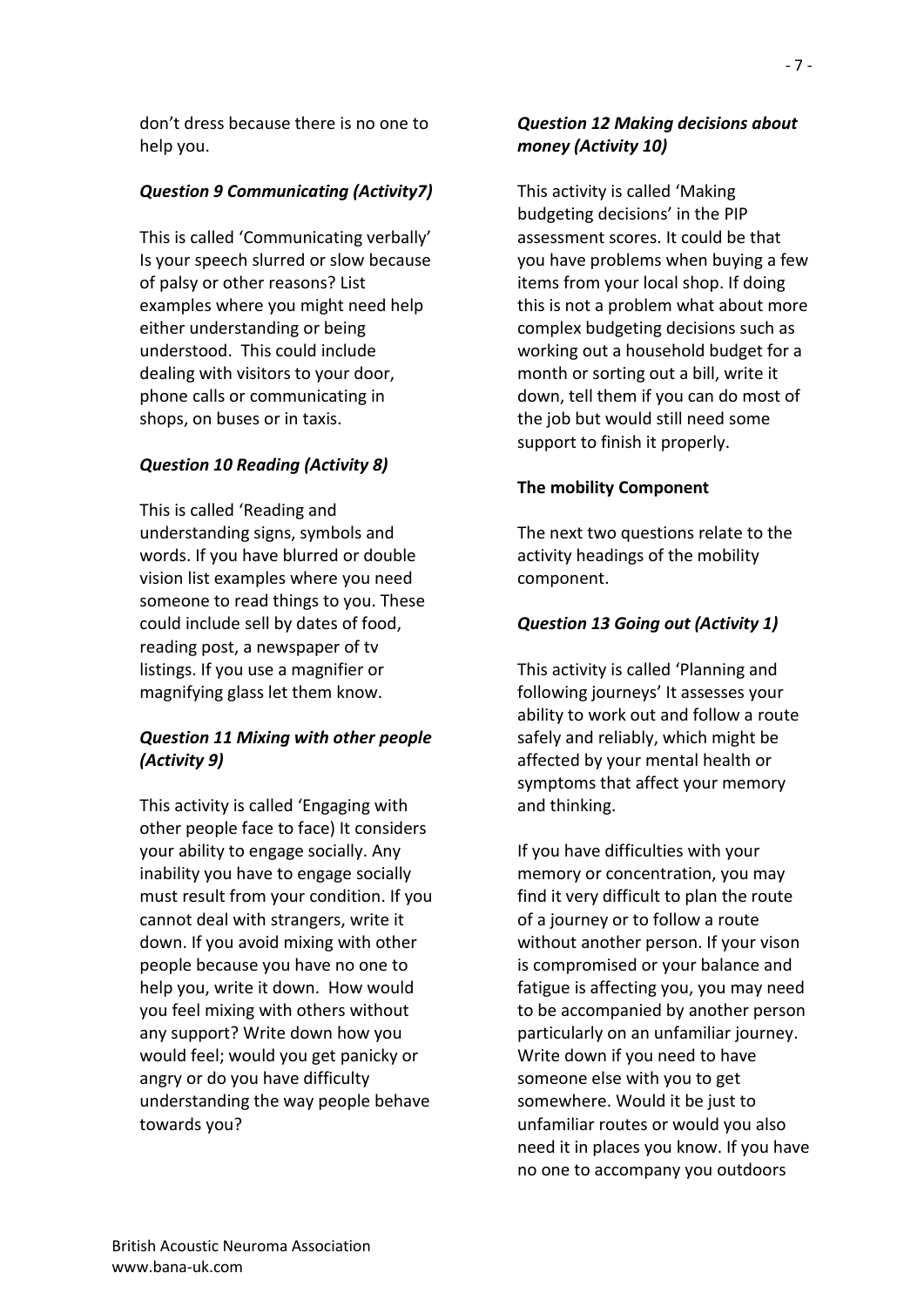and therefore would not go out alone make this clear. Say where you would like to go if you did have a companion.

List any incidents that have already occurred when you have been outdoors, let them know if you would find small disruptions or unexpected changes difficult to deal with such as road works where you normally cross the road of if a bus stop had been moved.

### *A walking test*

*If you are not sure how far you can walk before feeling discomfort, go outside on an average day and test yourself. If you find your condition varies, do not choose a good day to do the test.*

*Walk until you feel you cannot continue (or safe for you to do so) Measure how far this is and how long it takes. You may find if helpful to have someone with you to record both of these.*

*Include factors such as dizziness, fatigue, any pain. Make a note of how long it takes you to recover before you feel able to walk again. Write these findings in the extra information box*

## *Question 13 Moving around (Activity 2)*

This activity focuses on your physical ability to stand and move around without severe discomfort. This does not mean just pain but will include extreme fatigue and dizziness.

Your ability to move around should be judged in relation to the type of surface normally expected out of

doors, such as pavements, roads and kerbs.

#### *The tick boxes*

The tick box section for this question allows you to identify how far you can walk using, if necessary any aids such as a stick or a frame. It is important to say how far you can walk safely and in a reasonable time without discomfort. You may walk 50 metres but be in severe discomfort for the last 30 metres, then you're walking ability will be considered to be limited to 20 metres.

Only tick the 'it varies' box if none of the other boxes apply for at least 50% of the time. Keep a diary over a week identifying your walking limit on each day.

#### *Extra information box*

Describe the way you walk, is it hard to balance, do you need physical support for another person to walk is your coordination poor? Give an idea of your speed, if you walk slowly and were to cover 20 metres, what distance would someone without a disability or health condition cover in that time?

You may fall or stumble because of poor coordination or balance, or fall over things because of blurred or double vision. You may fall at different times for different reasons, fatigue perhaps? Give examples and list any injuries you have received and any treatments. Has someone else stopped you from falling? If so, write it down.

#### *Question 15 Additional information*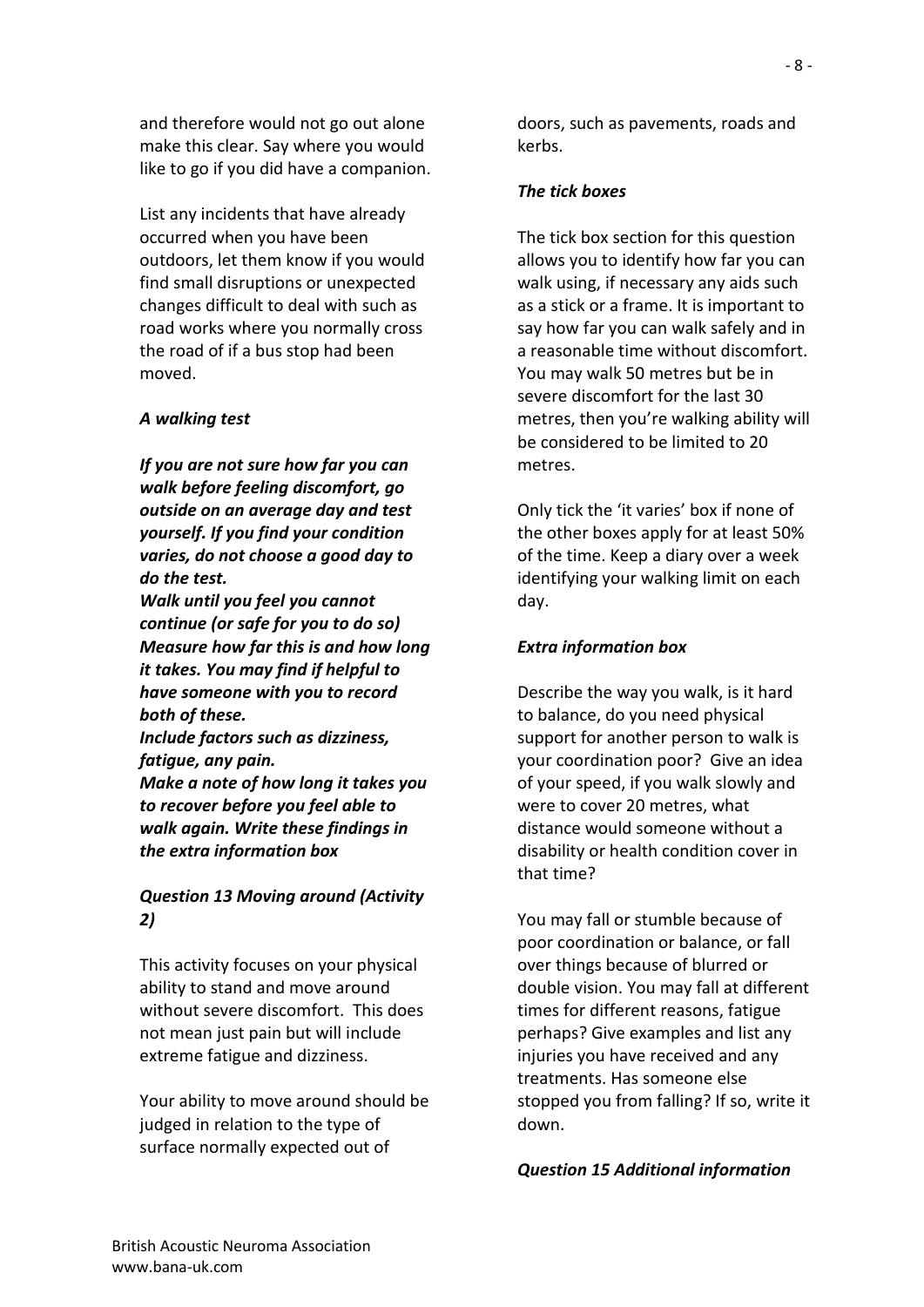This is more space to explain how your condition affects you. If you run out of space, you can use extra sheets of paper. Remember to write your name and NI number on each extra page you use.

### *Declaration*

Once you are satisfied with what you have written on the form is a true and accurate reflection of your situation sign and date. Attach any evidence you may have. If you have produced a diary, attach a copy of that too.

### **Keeping a diary**

A diary is useful as evidence to help the DWP understand how you manage day to day, both with your daily living and with getting around. You are the best person to provide this evidence.

If your condition varies it may be a good idea to keep the diary for a longer period. A typical week should give the DWP an idea of what you are like on good and bad days.

#### *What to include in the diary?*

Remember you can score points if any of the following apply

- You need aids or appliances to help you manage an activity on your own
- You need supervision or prompting
- You need assistance from someone else
- You are unsafe managing on your own – accidents have happened or nearly happened
- You cannot complete the activity to an acceptable standard
- You can manage on your own but it takes you more than twice as long as someone without your condition
- You are not able to repeat the activity as often as is reasonably required.

If any of these apply include it in your diary.

Remember to put your name and NI number on each sheet and keep a copy.

**Always keep copies of everything you send for your own reference and in case the DWP loses any documents.**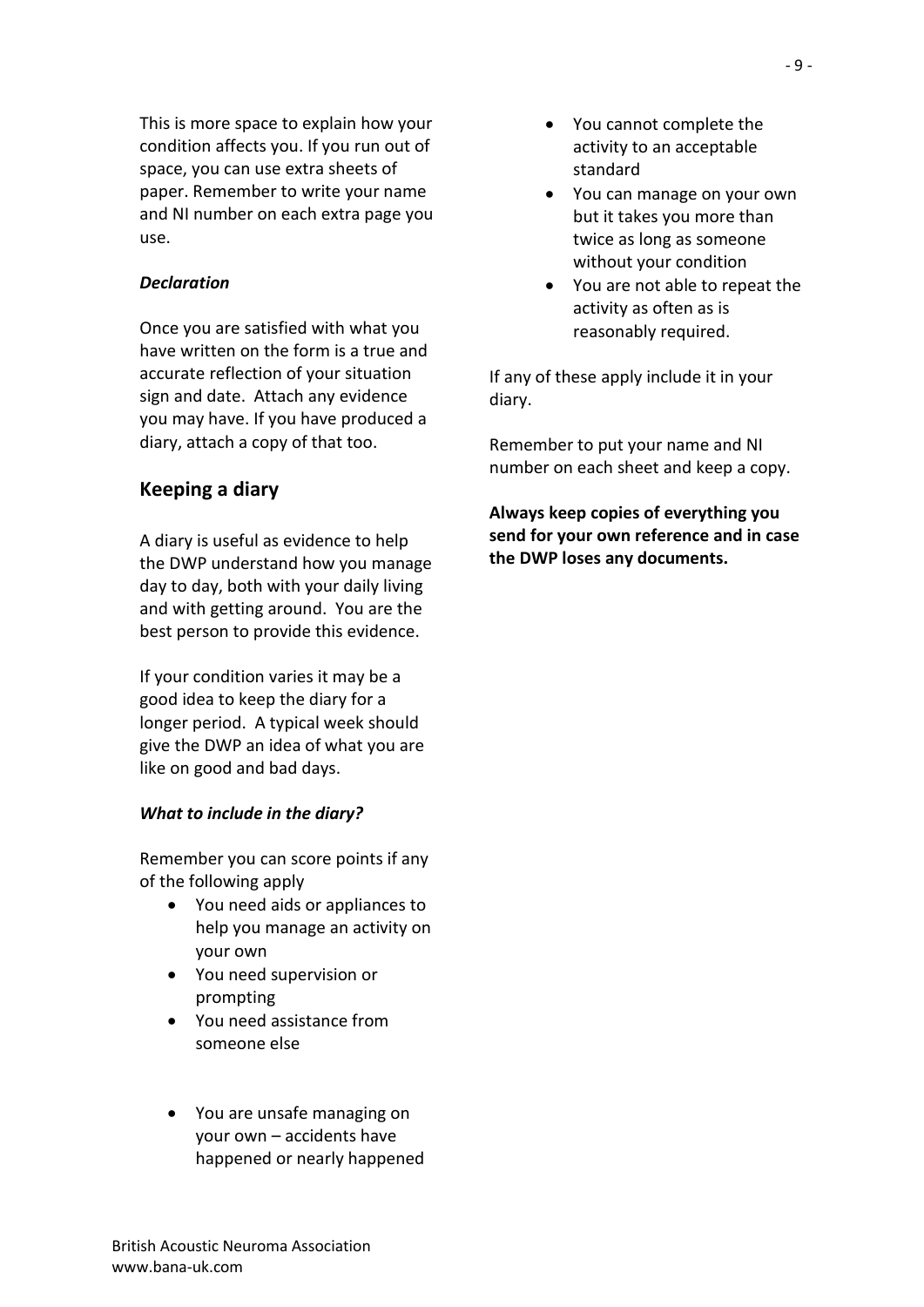# **The face-to-face consultation**

Once you have returned your forms your case will be passed to one of the private companies who has won a contract to carry out the PIP assessments on behalf of the DWP.

Once your case has been passed on to one of these companies they will allocate it to a health care professional working for them.

This person may initially contact your doctor, specialist nurse or consultant for further information. They may just speak to them or they may ask for a report.

In most cases this case worker will arrange to see you at a face-to-face consultation.

## *Where will the consultation take place*?

This will usually take place in an examination centre; however, a home visit can be arranged if you provide evidence from you doctor or someone from your specialist team that you are unable to travel on health grounds.

You must be given at least seven days' notice of the time and place for the consultation, unless you agree to accept a shorter notice period. If you cannot attend, contact the company that arranged the consultation as soon as possible. The number will be on the letters you have received from them.

You can take someone else to the consultation, they are not able to answer questions on your behalf (unless the health care professional cannot understand your speech or you cannot understand their question) they will be able to add to what you have to say.

### *Recording the consultation*

The DWP has stated that they do not offer audio recordings but you can record the consultation with your own equipment if you wish. You will need to let the examination centre know beforehand that you wish to record your consultation. You will find the phone number to call on any letter you receive from them. They are quite strict on how these recordings are done. Recordings on mobile phone or MP3 players will not be allowed. Whatever equipment you use it must be able to produce two identical copies of the recording either on cassette or CD at the end of the consultation. You cannot go home and make a copy of it  $$ they have to know that the two versions are identical and have not been tampered with in any way.

## *What will happen if I do not attend?*

If you do not attend or take part in the consultation without good reason (taking into account, your health and the nature of any disability) your claim will be disallowed. You should be contacted and asked to explain your reasons. If the DWP decides that you did not have a good reason, you can ask them to reconsider. If you are unhappy with their reconsidered decision you have the right to appeal.

## *What happens at the consultation?*

At the face-to-face consultation the health care professional will identify the descriptors they consider apply to you. They will ask questions about your day to day life, your home, how you manage at work, if you have a job, and about any social or leisure activities that you engage in (or have had to give up). They will often ask you to describe a typical day in your life.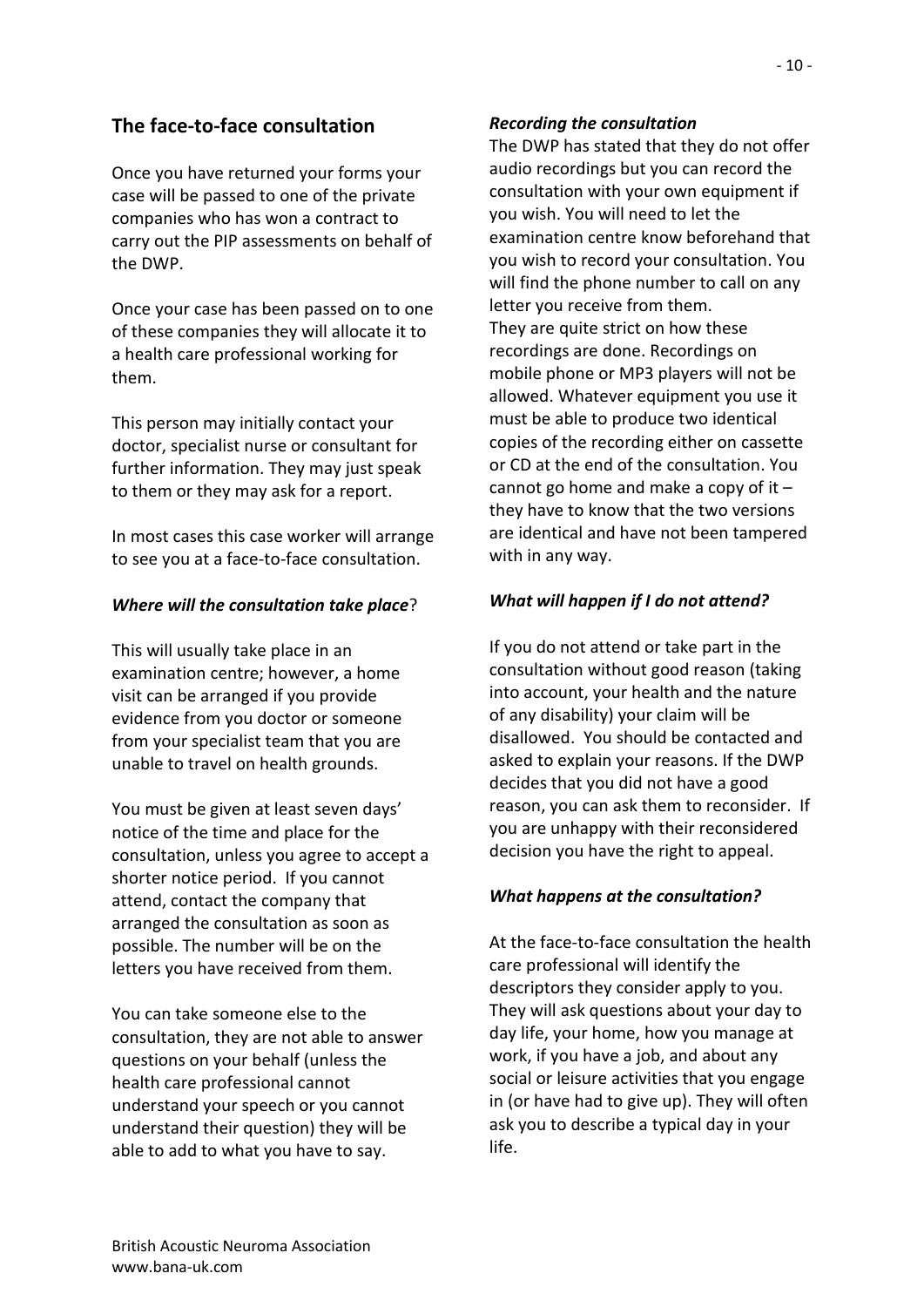When answering, explain your difficulties as full as you can.

Tell them about any pain or fatigue you feel or would feel, while carrying out each task and after you have carried it out. Consider how you would feel if you had to do the same task repeatedly. Tell them if you need reminding or encouraging to complete each task.

Do not overestimate your ability to do things. If your condition varies let them know what you are like on bad days as well as good days. Their opinion should not be based on a snapshot of your condition on that day; they should consider the effects of your condition over time. They should give you an overview of their findings and invite you to ask questions and add or clarify anything you wish. You will not receive a formal decision at the consultation of whether you will be awarded PIP.

### *Will there be a medical examination*?

Your ability to stand, sit and move around will be observed. They will check if you have aids or appliances and the extent you use them. They will also assess your levels of concentration and your ability to understand them and how well you express yourself. They may carry out a brief physical examination. They should explain each stage of the examination and ask your permission before carrying out anything.

#### *What happens after the consultation?*

The health professional will complete their report and send it to the DWP case manager; who will decide whether or not to award you PIP and if it is awarded at what rate and for how long. They will send you the decision in a letter.

#### *If you are awarded PIP*

The letter will tell you what rate of PIP you will be getting and for how long. This could be a short period of one or two years or a longer period of five or ten years. An ongoing award would only be considered if the case manager thinks that it is unlikely that your condition will change in the future so your needs will remain broadly the same.

#### *If your claim is turned down*

A letter will be sent to you saying why they have chosen the descriptors that they consider apply to you. It may not tell you the number of points you have scored for each activity, however, you should be able to work them out by reading the PIP assessment scores.

## **How do I challenge the decision?**

You can ask the DWP to look at the decision again if you are unhappy with it. This is known as a mandatory reconsideration. You have one calendar month from the date on the original decision letter to ask for one. If you do ask them over the phone, it is advisable to put your request in writing and keep a copy of this request for your own records.

You have a right to ask for copies of all the evidence that was used in making the decision as well as the report from your assessment. You can ask them not to take any further action until you have had the chance to respond to the evidence.

If you ask for a mandatory reconsideration the DWP will look at the whole award again.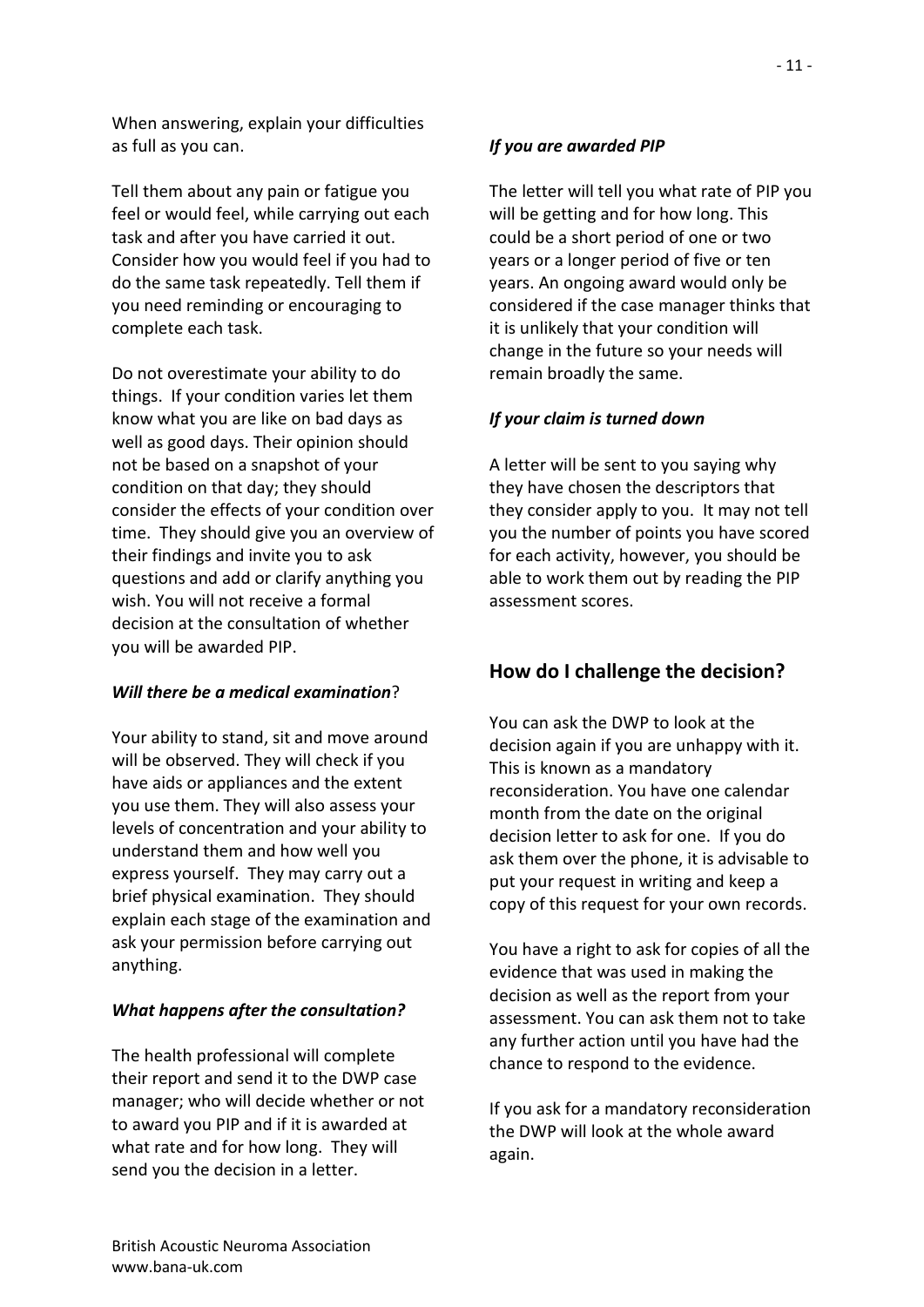#### *Building a case*

Once you have seen the evidence the DWP has used you should have a better idea of why the decision was made. Sometimes the only evidence used will be the information you gave on the 'How your disability affects you' form. In most cases there will also be a report produced by the health care professional following the face to face consultation. If you compare their report with what you wrote on your form you might see where the difference of opinion arises.

Where you see such differences try to get medical evidence showing that what you said on the form was correct. A letter from your GP or special nurse or consultant confirming the difficulties and risks you have.

Send the evidence to the address on the decision letter. If you need more evidence you must inform the DWP how long this is likely to take so they don't make a decision immediately.

A second DWP case manager will look at any further evidence you send. They will either change the decision in your favour or write back to you explaining why they have not changed the decision. This is known as the 'mandatory reconsideration notice'.

If you are still unhappy with their decision you can appeal to an independent tribunal. The mandatory reconsideration notice will contain the details of how to lodge an appeal.

### *How do I appeal?* **Lodging the appeal**

You have one calendar month from the date on the mandatory reconsideration notice to lodge an appeal to the HM

Courts and Tribunals Service (HMCTS). The form you need is the SSCS1. The mandatory reconsideration notice will have details of how to get an SSCS1 form.

You cannot make an appeal unless you have first asked for a reconsideration of the decision. You will need to attach a copy of this to the SSCS1 form and send it off.

On the SSCS1 give your name and address and that of your representative, if you have one. Give details of the decisions you are appealing against including the date of the decision, the name of the benefit and what the decision is about. State clearly why you disagree. State the rate of PIP you consider that you should have been awarded and why you should receive this rate.

The SSCS1 will ask whether you want your appeal to be decided with or without a hearing. Opting for a hearing and attending the tribunal can greatly improve your chances of a successful outcome.

### *What happens after I have lodged the appeal?*

When your appeal has been received by the HMCTS they will send you an acknowledgement letter. They will also send a copy of your appeal to the DWP, who will write a response to your appeal and return it to the HMCTS with copies of all the documents relevant to their decision. You will be sent a copy of all of this.

Your appeal will be heard by an independent appeal tribunal. These tribunals are informal and are not like courts. If you have support they can attend the hearing as well to provide their account of your needs.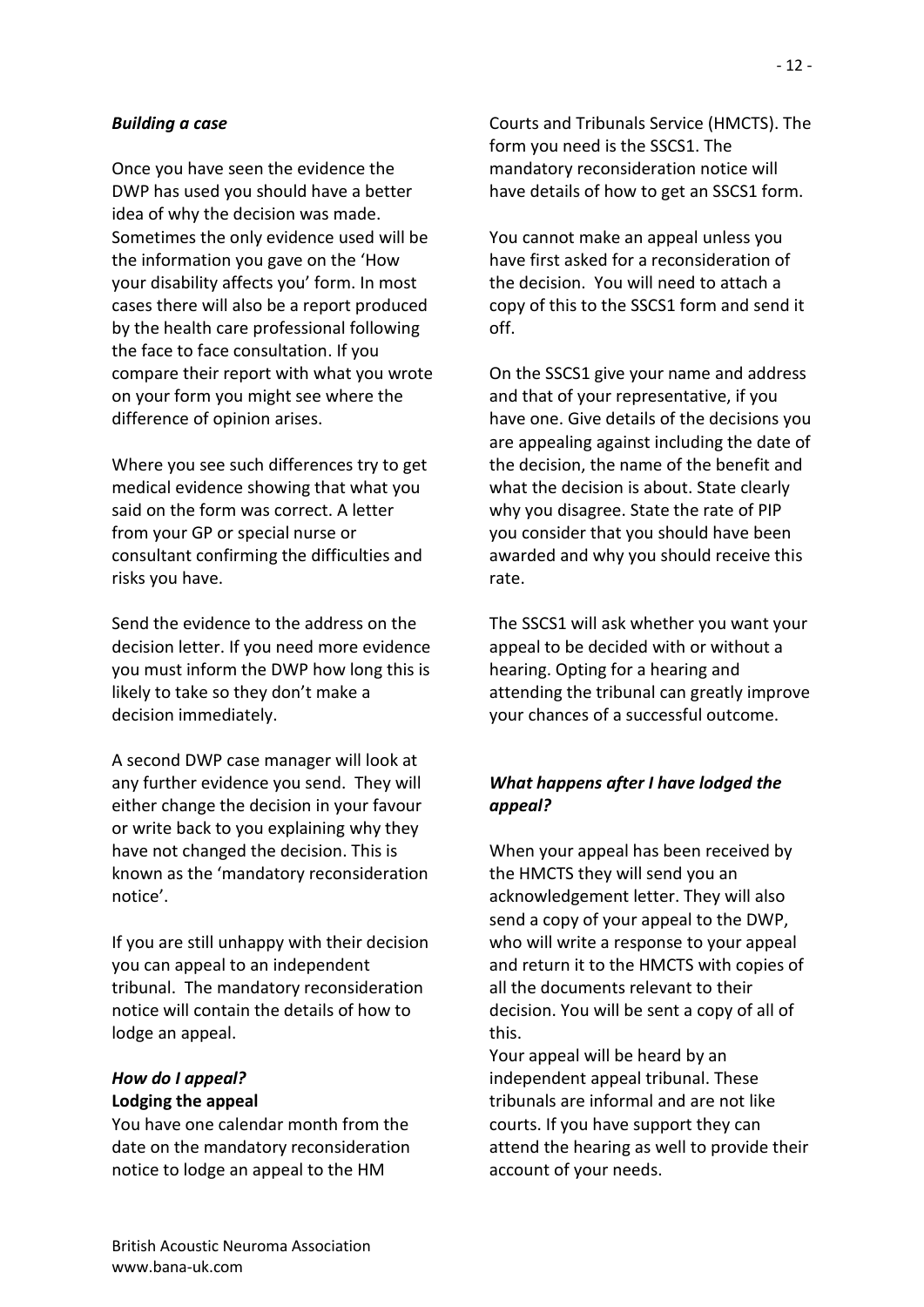# *Track your appeal*

Since 1 March 2018 and if you have chosen to have a face to face hearing you can register to use Track Your Appeal by calling 0300 1231142. Monday to Friday 8.30am to 5.00pm. Track Your Appeal can trigger an automated update to your mobile or email address. Updates can include:

- Reminding you to send evidence
- Confirming evidence has been received by the DWP
- Reminding you of your appeal hearing date
- Notification if your appeal is postponed, adjourned or withdrawn

# *Get support*

You can contact a local advice centre such as Citizens Advice to see if they can give you any support with an appeal. They may also be able to provide you with a representative to present your case to the tribunal.

# *What if my condition changes in the future?*

If your condition changes you can ask the DWP to look at your award again. This is worth doing if you think you may qualify for another component or a higher rate of either component.

Please be aware the DWP will look at the whole award and they can take away the rate of PIP you have already been granted. Before you do anything check the PIP assessment scores to make sure you satisfy the conditions for the new component or the higher rate. You will have to satisfy the conditions of the new component or the higher rate for at least

three months before your award can be increased.

# *Your next PIP assessment*

When you are awarded PIP you will be given it for a set length of time. When this time is due to end the DWP will contact you about reassessing your claim. You will be sent a new claim form by the DWP which will ask if your condition has changed.

# **How does PIP affect my other benefits and tax credits?**

PIP is not taxable and you do not need to have paid NI contributions to claim it. You can claim this benefit if you are working and it is not means tested. In other words, your PIP payment is not affected by your earnings, savings or other benefits.

PIP will not reduce the amount of other means tested benefits you receive, such as Employment & Support Allowance (ESA). Housing Benefit or Tax Credits.

In fact, getting PIP can enable you to access higher levels of these benefits such as Carer's Allowance. It is worth getting a benefits check if you are awarded PIP to make sure you are claiming everything you are entitled to.

There are various benefits checker tools available online such as the government tool available at [www.gov.uk/benefits](http://www.gov.uk/benefits-calculators)[calculators.](http://www.gov.uk/benefits-calculators) You can speak to your local CAB or Jobcentre Plus for advice on how to get a benefits check. Your local social care or social work department may also be able to offer you a benefits check.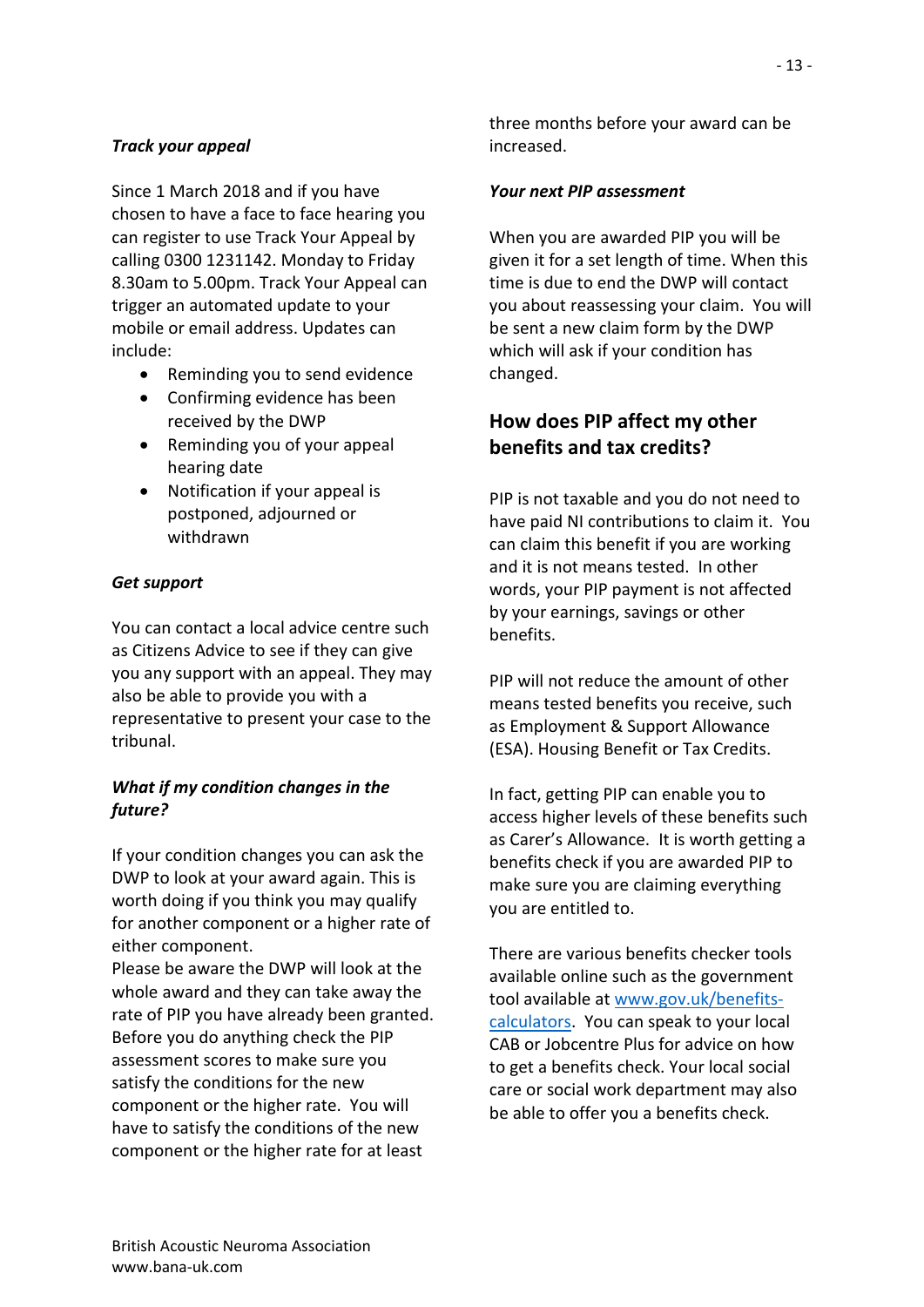*The Disability Rights Handbook, published by Disability Rights UK and updated each year, gives more details on PIP and other benefits for disabled people, their families and carers. In particular, there is a section devoted to the appeals process, should your claim be unsuccessful. You can buy a copy directly from Disability Rights UK.*

You may wish to use this page to make some notes:

# **Activities and Descriptors**

British Acoustic Neuroma Association www.bana-uk.com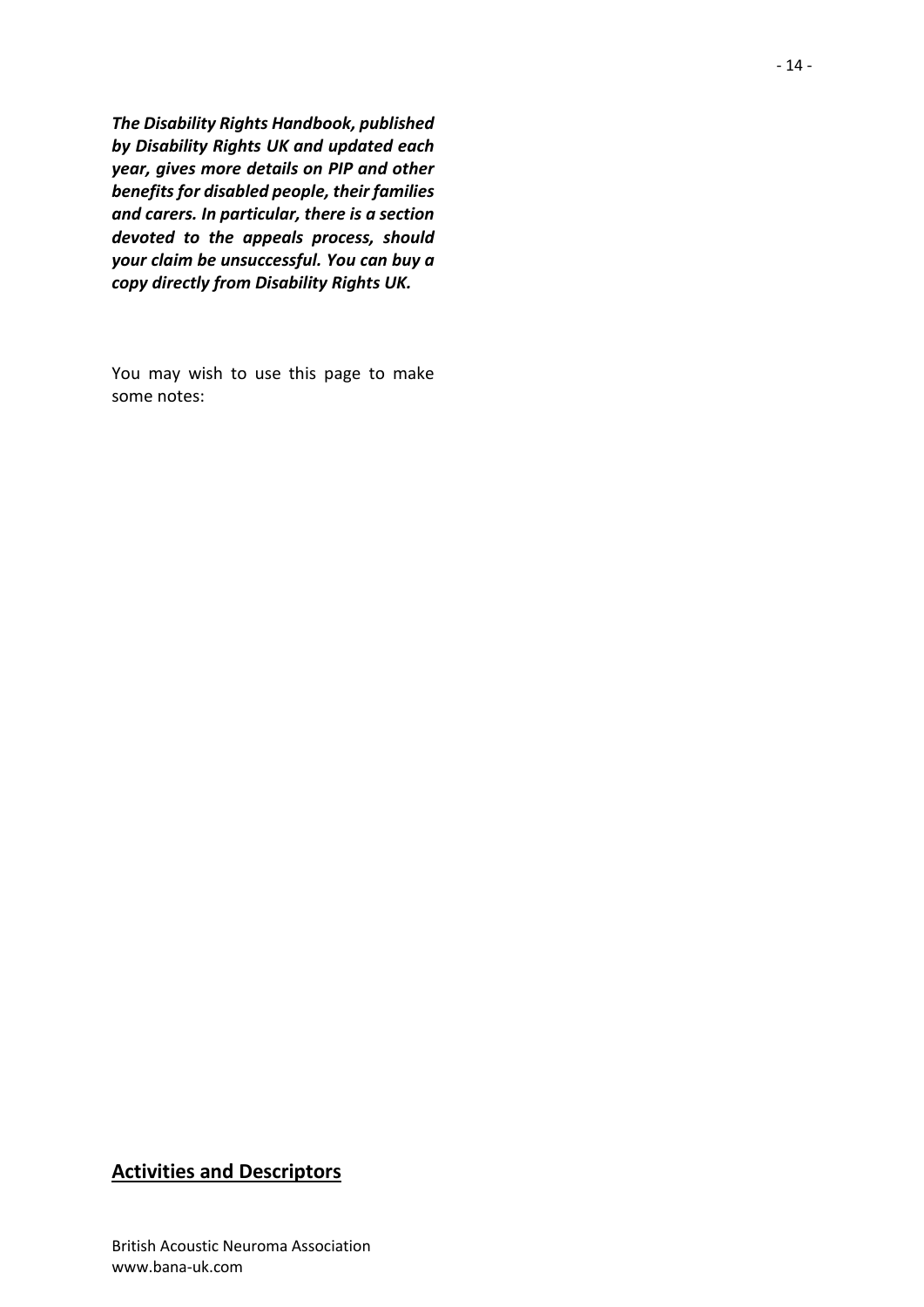Each activity has a set of descriptors beneath it. These describe related tasks of varying degrees of difficulty. You score when you are not able to complete a task safely, to an acceptable standard, repeatedly and in a reasonable time frame. You will only score for the one that gives you the highest number of points.

To be entitled to the standard rate of daily living you need to score at least eight points. For enhanced rate you will need twelve points. These points can be scored on just one activity or from any of the activities added together. This also applies to the mobility component

#### Daily Living activities **Activity 1: Preparing Food** Score Score Score Score Score Score Score Score Score Score Score Score Score Score Score Score Score Score Score Score Score Score Score Score Score Score Score Score Score Score Score Score S

| A | Can prepare and cook a simple meal unaided.                                                  |  |
|---|----------------------------------------------------------------------------------------------|--|
| B | Needs to use an aid or appliance to be able to either prepare of cook a simple meal.         |  |
|   | Can't cook a simple meal using a conventional cooker but is able to do so using a microwave. |  |
|   | Needs prompting to be able to either prepare of cook a simple meal.                          |  |
|   | Needs supervision or assistance to either prepare or cook a simple meal.                     |  |
|   | Cant prepare and cook food.                                                                  |  |

### **Activity 2: Taking nutrition**

| Α | Can take nutrition unaided.                                                   | 0  |
|---|-------------------------------------------------------------------------------|----|
| B | Needs:                                                                        | 2  |
|   | To use an aid or appliance to be able to take nutrition or<br>$\bullet$       |    |
|   | Supervision to be able to take nutrition or<br>$\bullet$                      |    |
|   | Assistance to be able to cut up food.<br>$\bullet$                            |    |
|   | Needs a therapeutic source to be able to make nutrition.                      |    |
| D | Needs prompting to be able to take nutrition.                                 | 4  |
| E | Needs assistance to be able to manage a therapeutic source to take nutrition. | 6  |
|   | Cant convey food and drink to their mouth and needs another person to do so.  | 10 |

### **Activity 3: managing therapy or monitoring a health condition**

| Either:                                                                                    | 0              |
|--------------------------------------------------------------------------------------------|----------------|
| Does not receive medication or therapy or need to monitor a health condition               |                |
| Can manage medication or therapy or monitor a health condition unaided.                    |                |
| Needs any one or more of the following:                                                    | 1              |
| To use an aid or appliance to be able to manage medication.                                |                |
| Supervision, prompting or assistance to be able to manage medication.                      |                |
| Supervision, prompting or assistance to be able to monitor a health problem.               |                |
| Needs supervision, prompting or assistance to be able to manage therapy that takes no more | $\mathcal{P}$  |
| than 3.5 hours but no more than 7 hours a week.                                            |                |
| Needs supervision, prompting or assistance to be able to manage therapy that takes more    | $\overline{4}$ |
| than 3.5 hours but no more than 7 hours a week.                                            |                |
| Needs supervision, prompting or assistance to be able to manage therapy that takes more    | 6              |
| than 7 hours a week but no more than 14 hours a week.                                      |                |
|                                                                                            |                |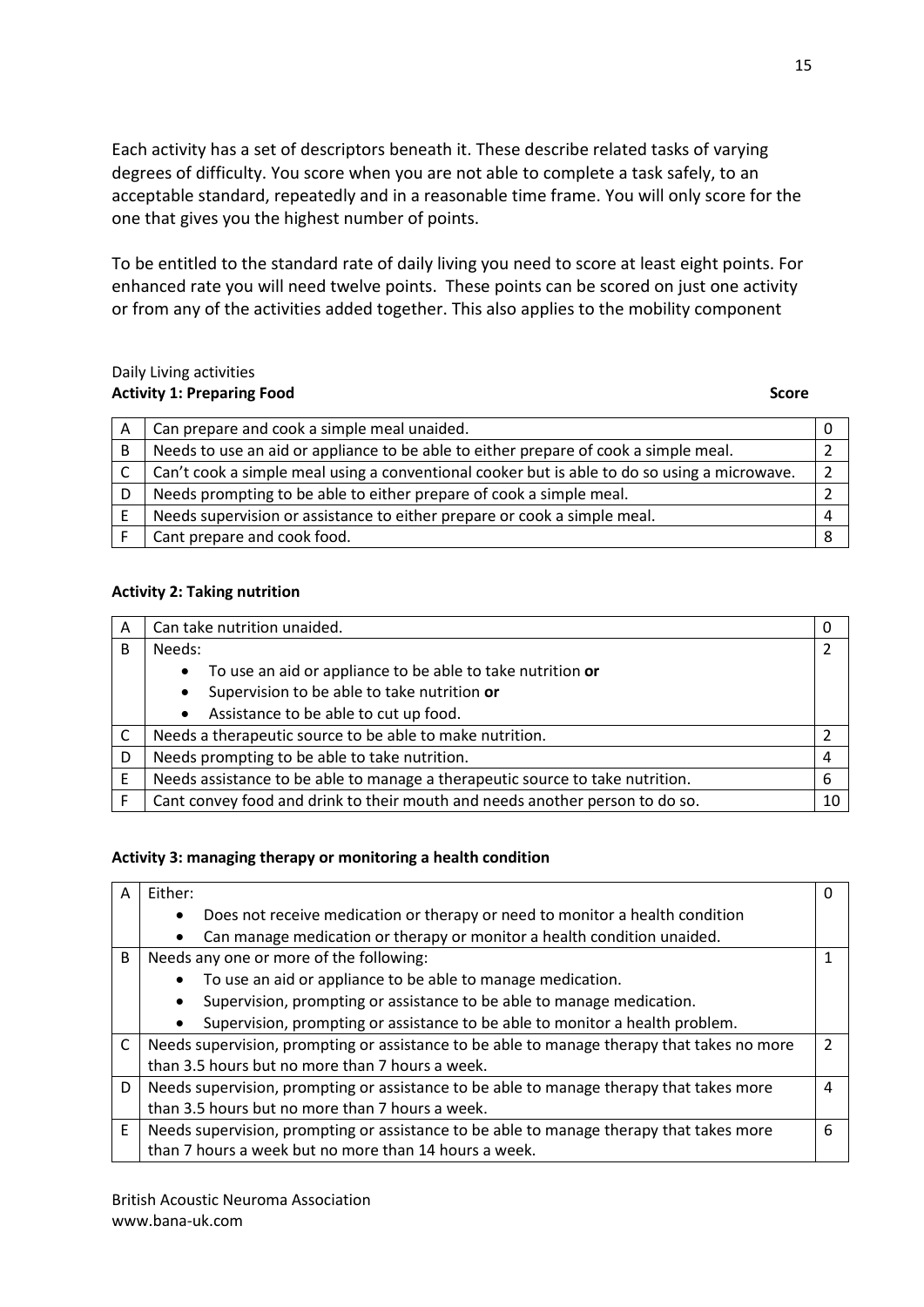| $F \mid$ Needs supervision, prompting or assistance to be able to manage therapy that takes more |  |
|--------------------------------------------------------------------------------------------------|--|
| than 14 hours a week.                                                                            |  |

#### **Activity 4: washing and bathing**

| A   | Can wash and bathe unaided.                                                     |  |
|-----|---------------------------------------------------------------------------------|--|
| B   | Needs to use an aid or appliance to be able to wash or bathe.                   |  |
| C   | Needs supervision or prompting to be able to wash or bathe.                     |  |
|     | Needs assistance to be able to wash either their hair or body below the waist.  |  |
|     | Needs assistance to be able to in or out of a bath or shower.                   |  |
|     | Needs assistance to be able to wash their body between the shoulders and waist. |  |
| G ' | Cant wash and bathe at all and needs another person to wash their entire body.  |  |

#### **Activity 5: managing toilet or incontinence**

| A | Can manage toilet needs or incontinence unaided.                                            |   |
|---|---------------------------------------------------------------------------------------------|---|
| B | Needs to use and aid or appliance to be able to manage toilet needs or incontinence.        |   |
|   | Needs supervision or prompting to be able to manage toilet.                                 |   |
| D | Needs assistance to be able to manage toilet needs.                                         | 4 |
| F | Needs assistance to be able to manage needs assistance to be able to manage toilet needs of | 6 |
|   | either bladder or bowel.                                                                    |   |
|   | Needs assistance to be able to manage needs assistance to be able to manage toilet needs of | 8 |
|   | both bladder and bowel.                                                                     |   |

#### **Activity 6: dressing and undressing**

| A | Can dress and undress unaided.                                                              |   |
|---|---------------------------------------------------------------------------------------------|---|
| B | Needs to use and aid or appliance to be able to dress or undress.                           |   |
|   | Needs either:                                                                               |   |
|   | Prompting to be able to dress, undress or determine appropriate circumstances for remaining |   |
|   | clothed or prompting or assistance to be able to select appropriate clothing.               |   |
|   | Needs assistance to be able to dress or undress their lower body.                           |   |
|   | Needs assistance to be able to dress or undress their upper body.                           | 4 |
|   | Cant dress or undress at all.                                                               | 8 |

### **Activity 7: communicating verbally**

| А | Can express and understand verbal information unaided.                                    |   |
|---|-------------------------------------------------------------------------------------------|---|
| B | Needs to use an aid or appliance to be able to speak or hear.                             |   |
|   | Needs communication support to be able to express or understand complex verbal            |   |
|   | information.                                                                              |   |
| D | Needs communication support to be able to express or understand basic verbal information. | 8 |
|   | Can't express or understand verbal information at all even with communication support.    |   |

#### **Activity 8: reading an understanding signs, symbols and words**

 $A \mid$  Can read and understand basic and complex written information either unaided or using spectacles or contact lenses. 0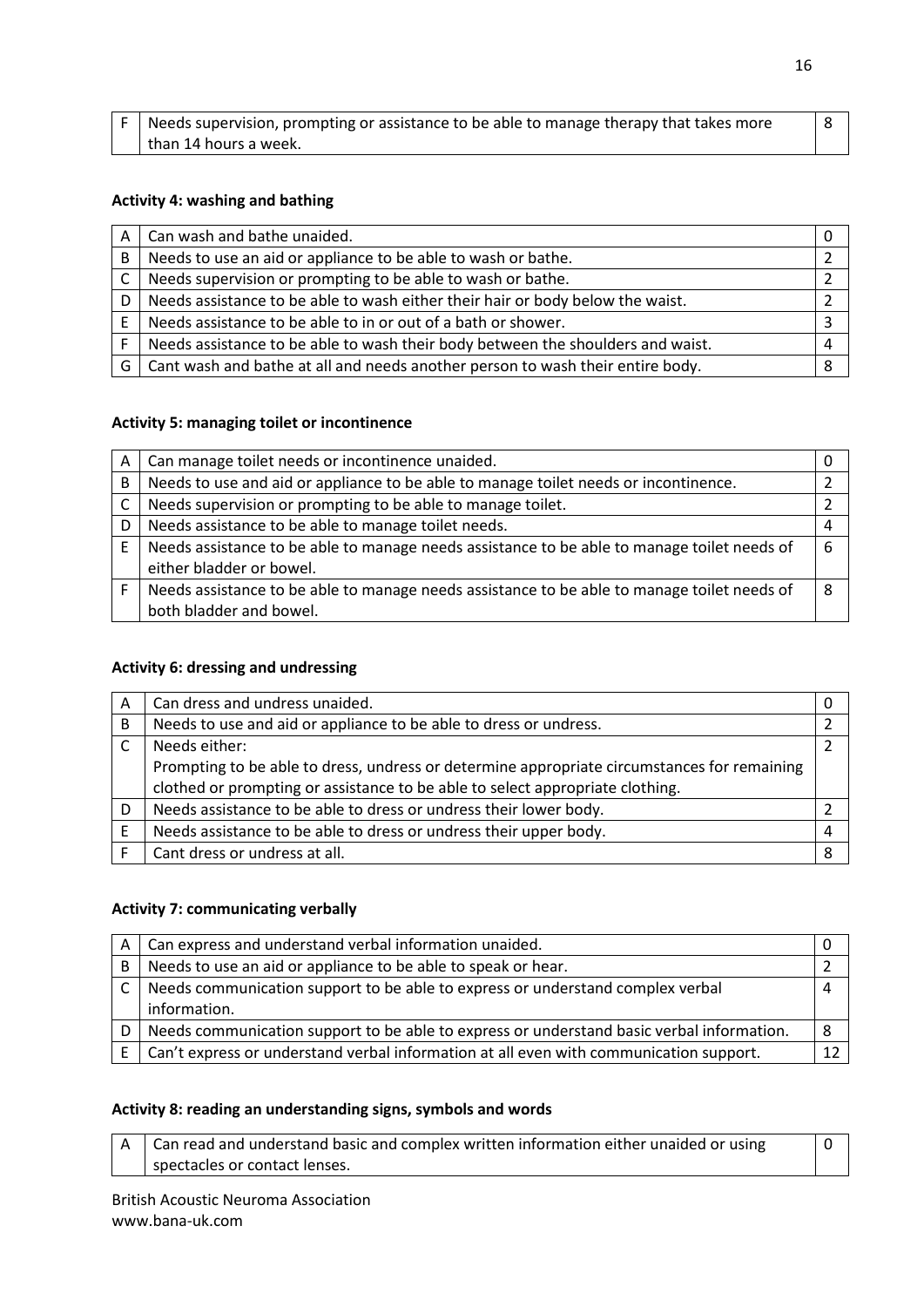| B | Needs to use an aid or appliance, other than spectacles or contact lenses, to be able to read |  |
|---|-----------------------------------------------------------------------------------------------|--|
|   | or understand either basic or complex information.                                            |  |
|   | Needs prompting to be able to read or understand complex information.                         |  |
| D | Needs prompting to be able to read or understanding basic written information.                |  |
|   | Can't read or understand signs, symbols or words at all.                                      |  |

#### **Activity 9: engaging with other people face to face**

| A | Can engage with other people unaided.                                                 |  |
|---|---------------------------------------------------------------------------------------|--|
| B | Needs prompting to be able to engage with other people.                               |  |
|   | Needs social support to be able to engage with other people.                          |  |
|   | Can't engage with other people due to such an engagement causing either:              |  |
|   | Overwhelming psychological distress to the claimant or<br>$\bullet$                   |  |
|   | The claimant to exhibit behaviour which would result in a substantial risk of harm to |  |
|   | the claimant or another person.                                                       |  |

#### **Activity 10: Making budgeting decisions**

| Can manage complex budgeting decisions unaided.                               |  |
|-------------------------------------------------------------------------------|--|
| Needs prompting or assistance to be able to make complex budgeting decisions. |  |
| Needs prompting or assistance to be able to make simple budgeting decisions.  |  |
| Cannot make any budgeting decisions at all.                                   |  |

## **Mobility Activities**

## **Activity 1: planning and following journeys**

| A | Can plan and follow the route of a journey unaided.                                       |    |
|---|-------------------------------------------------------------------------------------------|----|
| B | Needs prompting to be able to undertake any journey to avoid overwhelming psychological   |    |
|   | distress to the claimant.                                                                 |    |
| C | Can't plan the route of a journey.                                                        | 8  |
| D | Can't follow the route of an unfamiliar journey without another person, assistance dog or | 10 |
|   | orientation aid.                                                                          |    |
| Е | Can't undertake any journey because it would cause overwhelming psychological distress to | 10 |
|   | the claimant.                                                                             |    |
|   | Can't follow the route of a familiar journey without another person, assistance dog or    | 12 |
|   | orientation aid.                                                                          |    |

### **Activity 2: Moving around**

| A  | Can stand and then move more than 200 meters, either aided or unaided.                              |  |  |  |  |  |
|----|-----------------------------------------------------------------------------------------------------|--|--|--|--|--|
| B. | Can stands then move more than 50 meters but no more than 200 meters, either aided or               |  |  |  |  |  |
|    | unaided.                                                                                            |  |  |  |  |  |
|    |                                                                                                     |  |  |  |  |  |
|    | Can stand and then move unaided more than 20 meters but no more than 50 meters.                     |  |  |  |  |  |
| D  | Can stand and then move using an aid or appliance more than 20 meters but no more than 50 $\mid$ 10 |  |  |  |  |  |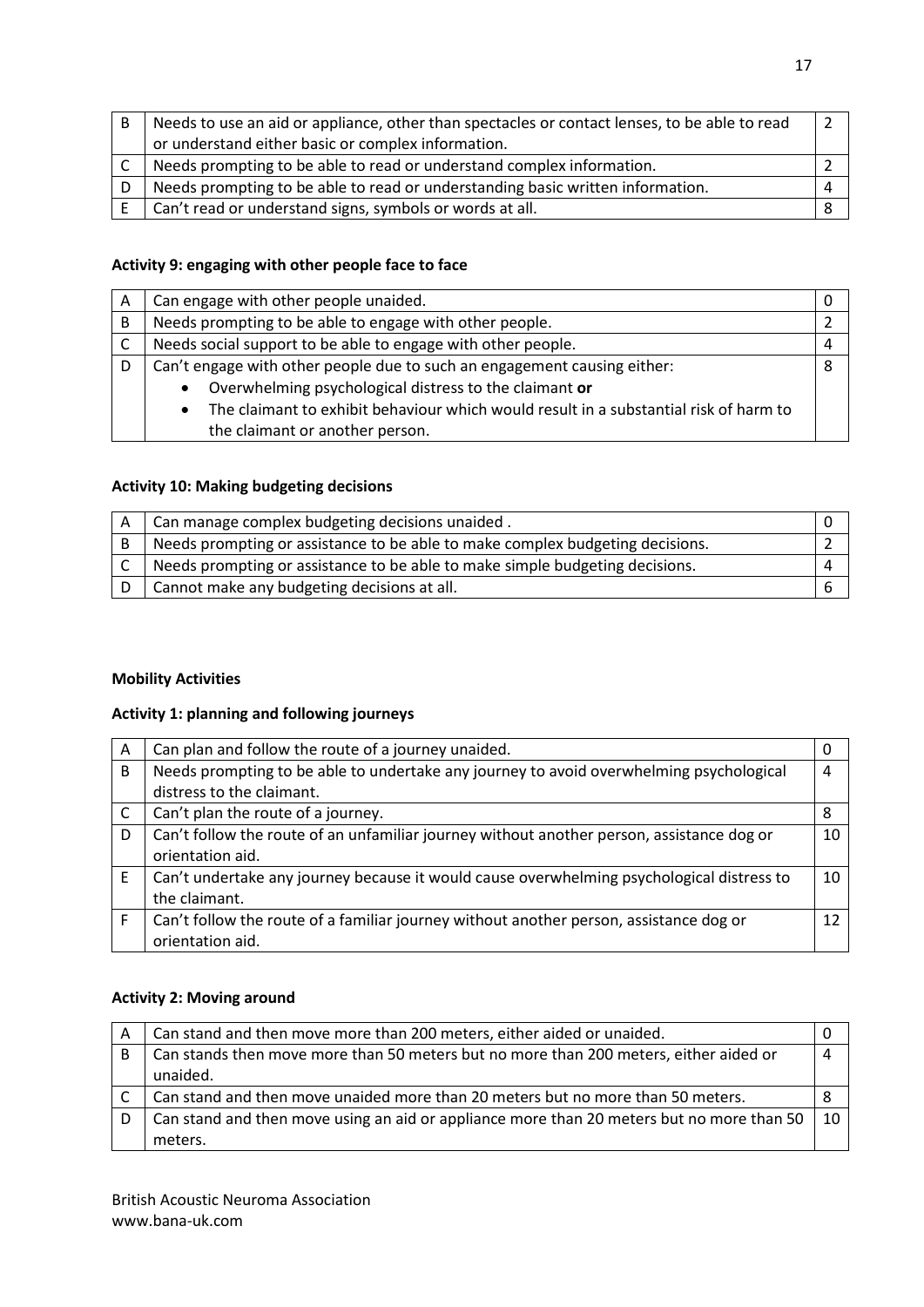| Can stand and then move more than one meter but no more than 20 meters, either aided or<br>unaided. |  |  |  |  |
|-----------------------------------------------------------------------------------------------------|--|--|--|--|
| Cannot, either aided or unaided:                                                                    |  |  |  |  |
| Stand or move more than one meter.                                                                  |  |  |  |  |

Make notes here: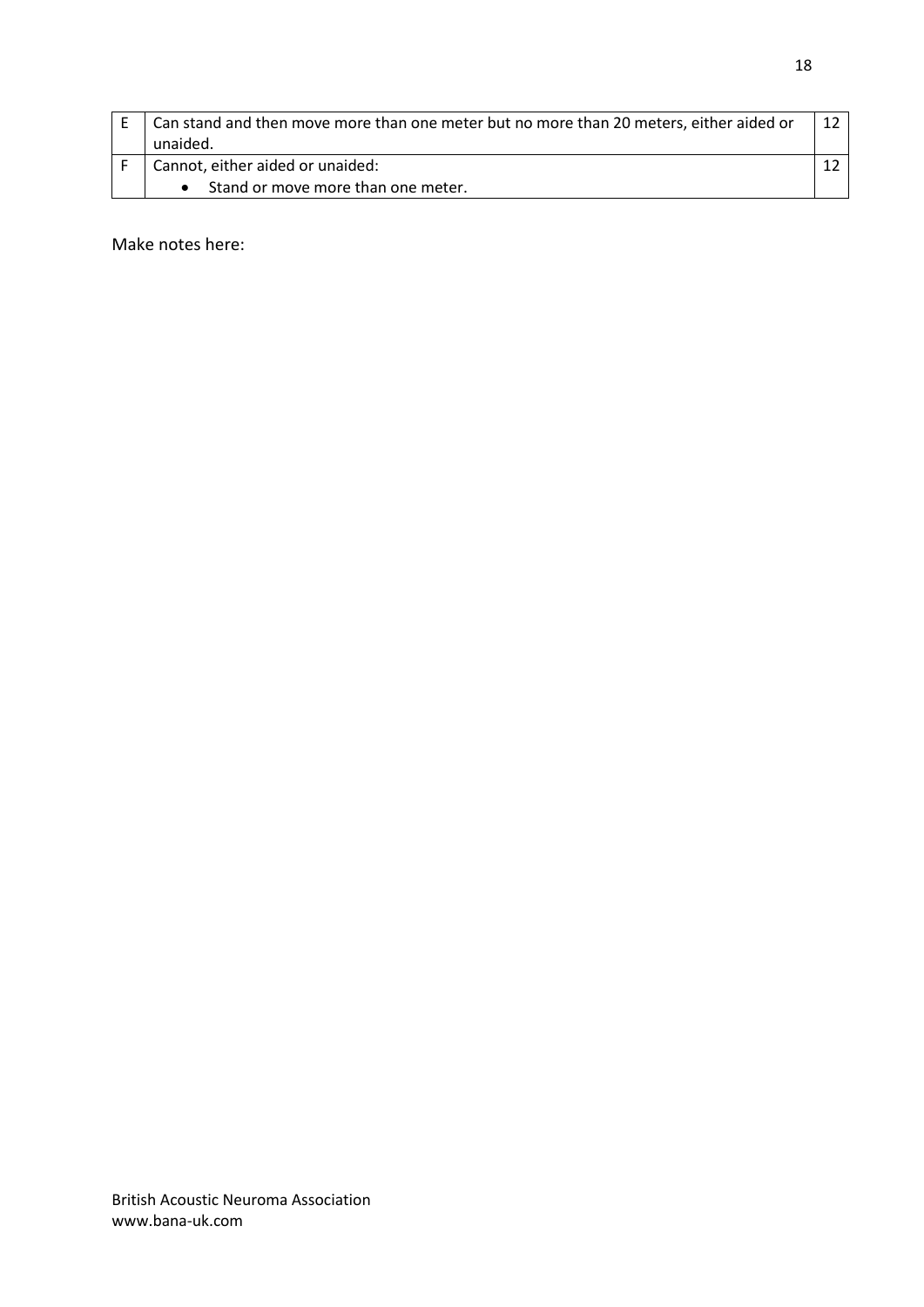# **Example of Diary**

| <b>DATE</b> | <b>ACTIVITY</b>                                 | <b>MORNING</b><br>7AM-12PM                                                                      | <b>AFTERNOON</b><br>12PM-6PM                                                   | <b>EVENING</b><br>6PM-11PM                             | <b>NIGHT</b><br>11PM-7AM                                                    |
|-------------|-------------------------------------------------|-------------------------------------------------------------------------------------------------|--------------------------------------------------------------------------------|--------------------------------------------------------|-----------------------------------------------------------------------------|
| $1ST$ Oct   | Going to<br>toilet(always<br>use grab<br>rails) | Managed by<br>myself                                                                            |                                                                                | Very dizzy $-$<br>fell over $-$<br>banged<br>head.     | Needed help<br>to get up<br>stairs                                          |
|             | Dressing/<br>undressing                         | Managed by<br>myself                                                                            | Went for<br>walk with<br>help from<br>friend                                   | Very<br>fatigued bed<br>by 8pm                         |                                                                             |
|             | Cooking -<br>Always use<br>perching<br>stool    | Managed<br>toast                                                                                | Missed<br>lunch too<br>fatigued                                                | Made meal<br>from pre-<br>prepared<br>veg              | Dizzy spells<br>all evening.                                                |
|             | Walking                                         | Went to local<br>shop $-400$<br>metres, used<br>two sticks<br>and a friend<br>walked with<br>me | Very<br>fatigued had<br>to sleep for<br>2hrs.                                  | Had to lay<br>down, stay<br>very still -<br>very dizzy |                                                                             |
| $2nd$ Oct   | Reading                                         | Unable to<br>read due to<br>double vision                                                       | Lay on sofa<br>all afternoon<br>due to<br>dizziness-<br>unable to<br>move head | Left eye very<br>dry unable<br>to see<br>clearly       | Needed help<br>to get up<br>stairs and<br>undressed<br>due to<br>exhaustion |
|             | Have a<br>shower<br>(need grab<br>rails)        | Unable to<br>shower due<br>to<br>unsteadiness                                                   | Stayed in Pjs<br>too fatigued<br>to get<br>dressed                             |                                                        |                                                                             |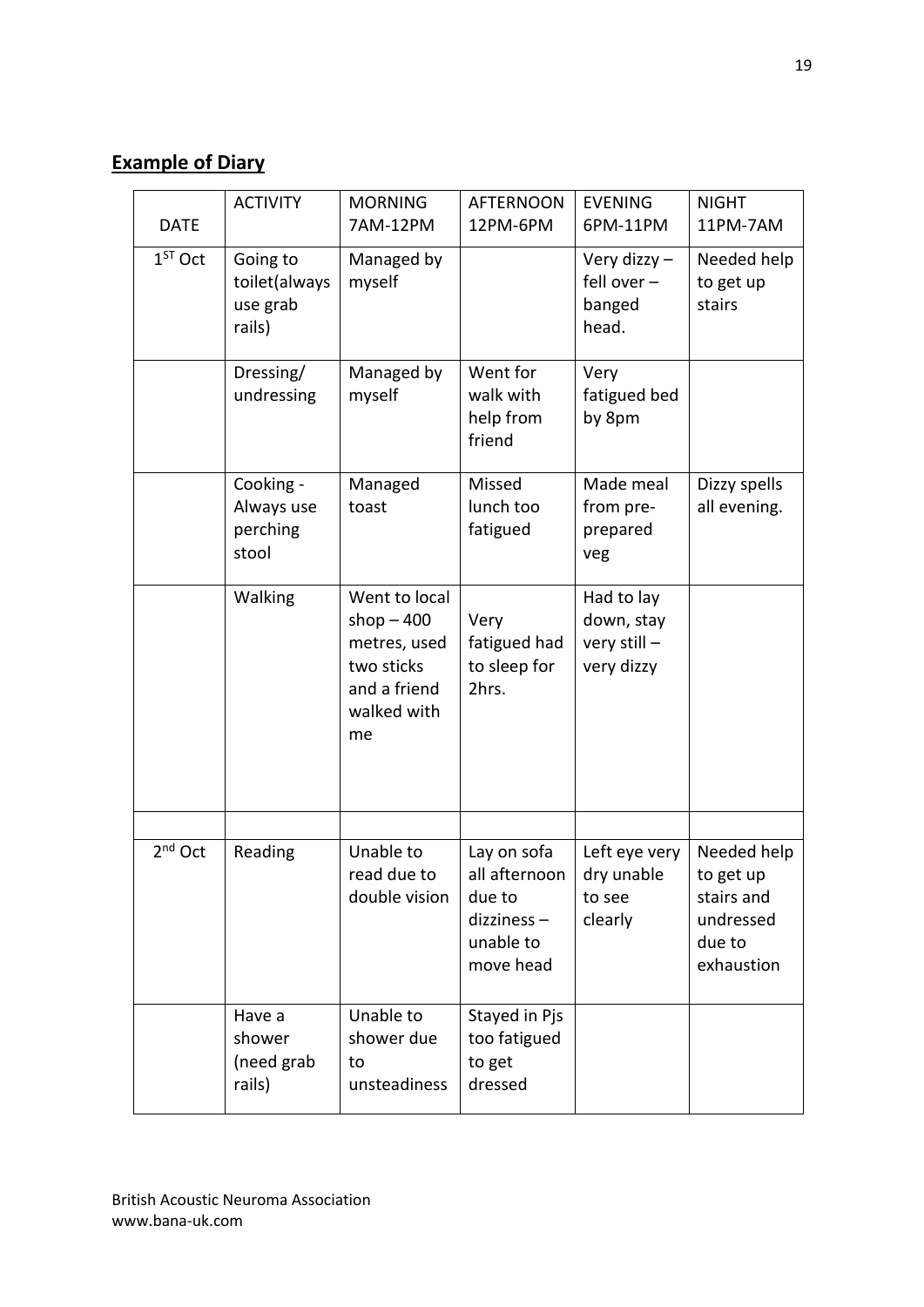# **Information that may be of help to you**

#### *Citizens Advice*

To find a local office: [www.citizensadvice.org.uk](http://www.citizensadvice.org.uk/) (England & Wales) [www.cas.org.uk](http://www.cas.org.uk/) (Scotland)

In Scotland, phone advice is available on 0808 800 9060 (weekdays 9am-8pm and Saturday 10am-2pm). Or email enquiries and live web chat visit: [www.citizensadvisitdirect.org.uk](http://www.citizensadvisitdirect.org.uk/) o[r www.citizensadvice.co.uk](http://www.citizensadvice.co.uk/) (Northern Ireland)

#### *Government websites*

England, Scotland & Wales [www.gov.uk](http://www.gov.uk/)

Northern Irelan[d www.nidirect.gov.uk](http://www.nidirect.gov.uk/)

#### *Motability*

UK wide charity that allows disabled people to lease a care, scooter or electric wheelchair, using their government funded mobility allowance

0300 456 4566 [www.motability.co.uk](http://www.motability.co.uk/)

#### *Disability Law Service*

National charity providing free confidential legal advice and support in social welfare and disability discrimination law for disabled people and their families and carers.

www.dis.org.uk

#### *Law centres Network*

Law centre provide free advice and representation. This network can give you details of your local law centre in England, Northern Ireland and Wales.

022 3637 1330 [www.lawcentres.org.uk](http://www.lawcentres.org.uk/)

#### *Money Advice Scotland*

You can find contact details for free local money advice services including your local CAB and local authority welfare rights service.

British Acoustic Neuroma Association www.bana-uk.com